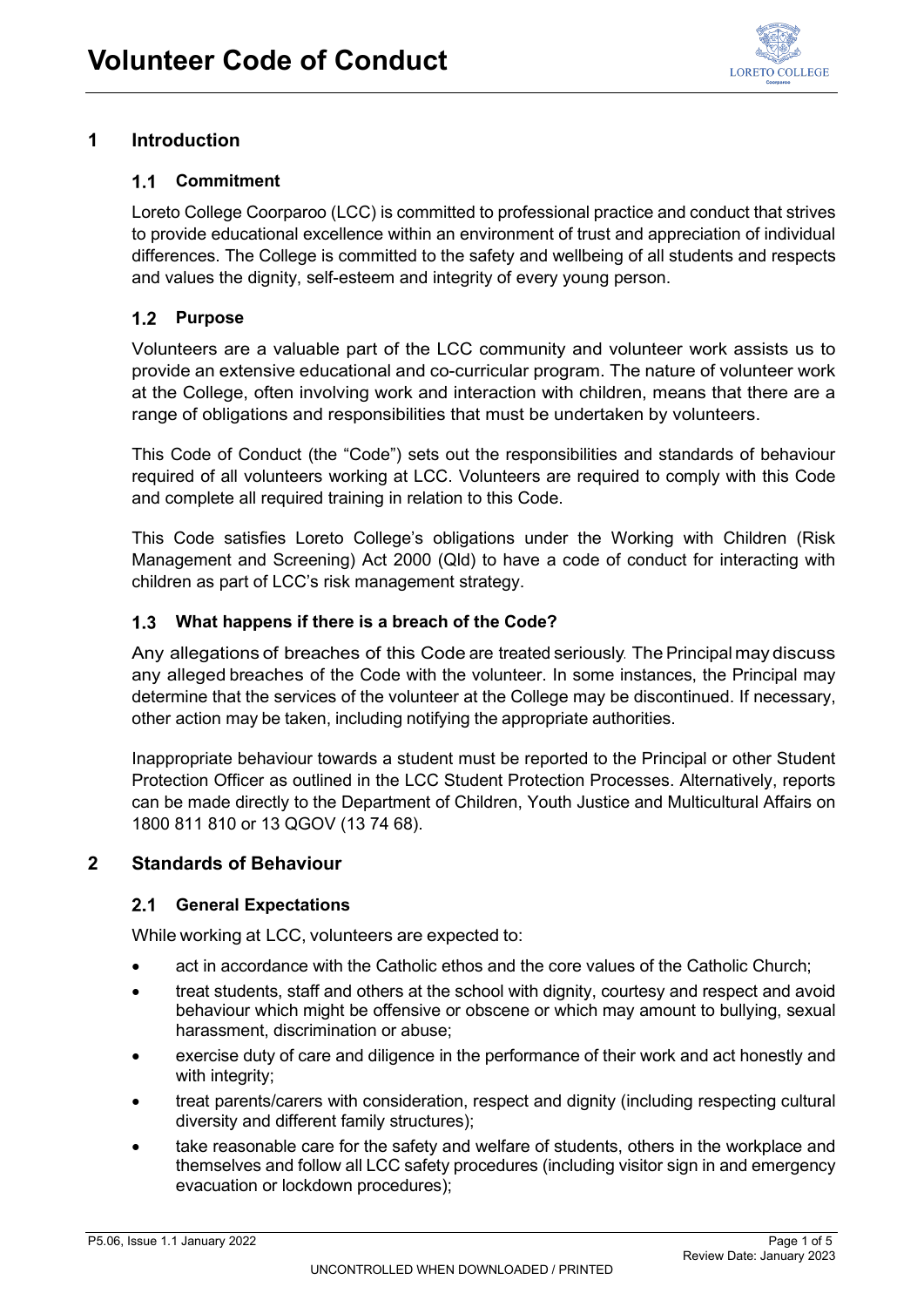

- comply with the lawful and reasonable directions of appropriately authorised staff members;
- never use, possess or be under the influence of alcohol or illegal drugs while on school property; and
- never condone the use of, or provide smoking products, drugs or alcohol to students.

Volunteers should report promptly to the school Principal any illegal activities or concerning behaviour of others, including College staff, volunteers or other members of the College community.

Volunteers must work only according to his/her level of competency. Volunteers should contact their direct supervisor or the Principal if they feel that they are in a situation which they cannot manage or which is beyond their role and responsibility.

#### **Unacceptable Behaviours**

All persons volunteering at LCC will not:

- ignore or disregard any suspected or disclosed child abuse
- behave in a sexual or other inappropriate or discriminatory way towards students or expose students to such behaviour
- engage in conduct towards or in the presence of a student that suggests contempt, ridicule or intolerance, including because of the student's or another person's race, culture, religion, gender, sexuality or disability
- exhibit behaviours with students which may be construed as unnecessarily physical, including doing things of a personal nature that a student can do for themselves
- engage in prejudicial, oppressive, or threatening behaviour towards a student
- engage in open discussions of an adult nature, or express personal views on culture, race or sexuality or use offensive, profane, sexual, discriminatory, or abusive language, towards or in the presence of a student
- communicate privately with students outside the context of their volunteer relationship
- work with students whilst under the influence of alcohol or illegal drugs
- consume alcohol or illegal drugs at College events in the presence of students
- develop any 'special' relationships with a student that could be seen as offering favoritism
- exchange personal contact details or have any online contact with a student (including by social media, email, instant messaging, etc.)
- take, publish, or share photos, video, or other images of students, that are not for authorised purposes, or without the authorisation of the student's parent/caregiver.

#### **Duty of Care, Safety and Wellbeing of students**

Volunteers have a duty to take reasonable care for the safety and welfare of students in their care. They must take all reasonable action to protect students from reasonably foreseeable risks of harm.

LCC is committed to the safety and wellbeing of all students and the protection of students from harm and abuse. Volunteers must work collaboratively with College staff to prevent abuse and harm to students and respond appropriately to students who have been abused or harmed or who are at risk of being abused or harmed.

If volunteers become aware of, or reasonably suspect that harm to a student has occurred or is likely to occur, this concern must be reported to the Principal or a LCC Student Protection Officer immediately. Alternatively, reports can be made directly to the Department of Children, Youth Justice and Multicultural Affairs on 1800 811 810 or 13 QGOV (13 74 68).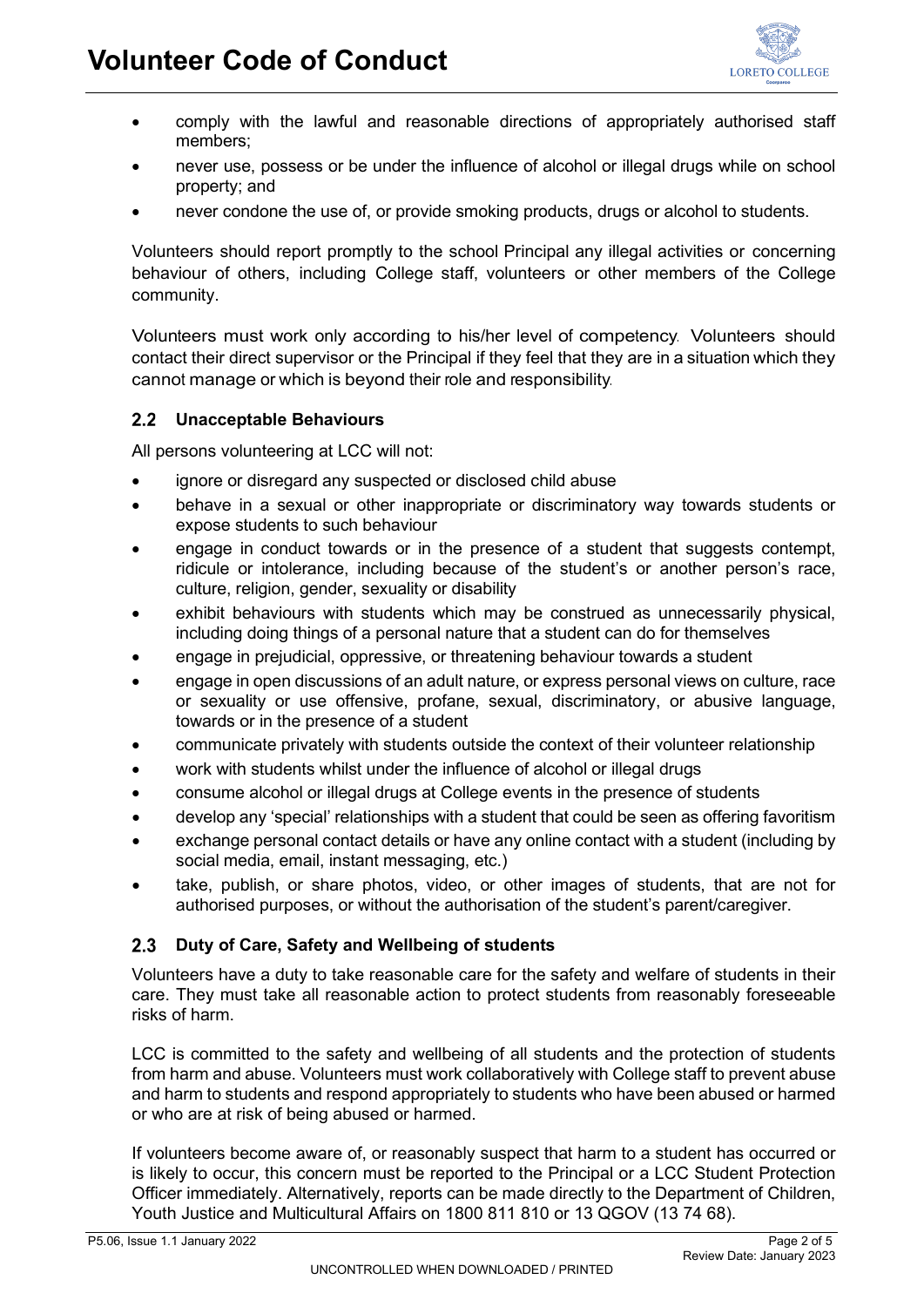#### **Sexual Misconduct and Inappropriate Relationships with Students**  $2.4$

Volunteers must not engage in sexual misconduct or inappropriate relationships with a student. They must not have a romantic or sexual relationship with a student. It is irrelevant whether the relationship is lawful, consensual or condoned by parents/carers. Volunteers must immediately discourage and reject any romantic or sexual advances by a student and immediately report the matter to the Principal.

Volunteers must not engage in the following conduct with students:

- jokes of an inappropriate or sexual nature;
- inappropriate touching;
- undressing in front of students;
- inappropriately communicating to students the sexual behaviour of others;
- possession, distribution or display of pornography;
- inappropriate conversations of a sexual nature including sharing information about sexual relationships and sexual preferences;
- sexual exhibitionism:
- communications that are sexually explicit or offensive;
- personal communications about the employee's romantic or sexual feelings for the student or others;
- holding conversations of a personal nature with a student where disclosures of private or personal information about themselves are made;
- flirting with a student; or using obscene language or gestures of a sexual nature.

#### **Smoking, Alcohol and Drugs**

Volunteers are responsible for ensuring that their capacity to perform their duties is not affected by the use of alcohol, drugs or any substance. They must not put themselves or any other person's health and safety at risk.

All members of the LCC community are legally banned from smoking on a school facility and on land within a five metre boundary of the school facility. A school facility includes any land on which the school provides educational instruction or activities (for example, sporting facilities located away from the school). These laws apply at all times, including during and after school hours, on weekends and during school holidays.

Volunteers must never consume or be under the influence of drugs or alcohol when they are performing their duties or in any other circumstances where they are responsible for the care or supervision of students, including at school, school functions, dances, sporting fixtures, fund raising events, camps, excursions or study tours.

Volunteers must never be under the influence of prescription drugs that might cause an impairment while they are at work or in any circumstances where they are responsible for the care and supervision of students.

Volunteers must never purchase or provide students with alcohol or illegal drugs and must not encourage or condone the use of these products.

#### **Privacy and Confidentiality**

Private and Confidential Information (including students' personal details), which Volunteers and Other Personnel may obtain when working at LCC, must always be handled confidentially and in accordance with the LCC Information Collection Notice and the [Privacy Policy](https://www.loreto.qld.edu.au/about-loreto/policies-procedures/)*.* Such information must not be disclosed, unless permitted to be disclosed under those documents.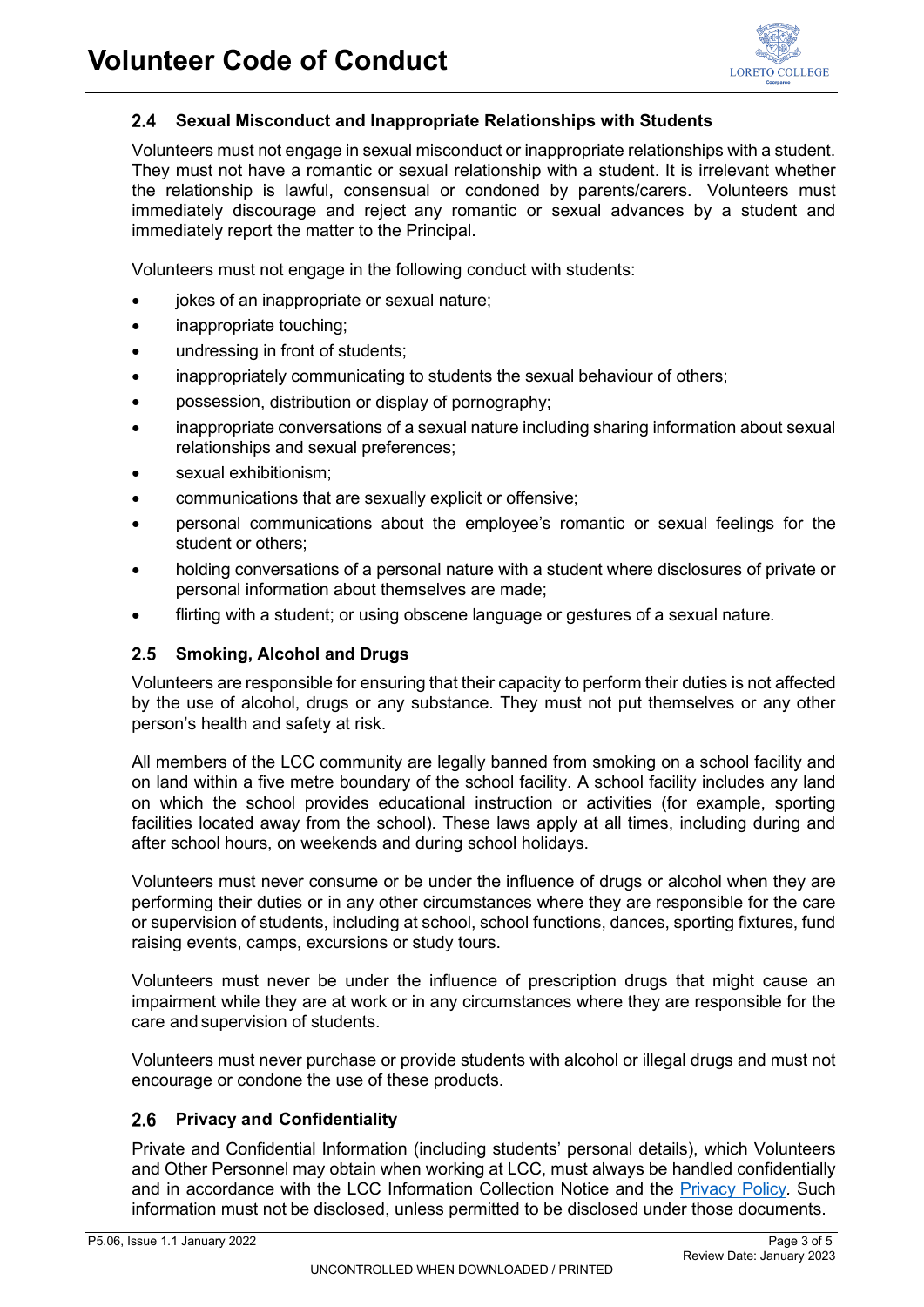

## **3 Definitions**

Child in Need of Protection – is a child who:

- a) has suffered significant harm, is suffering significant harm, or is at unacceptable risk of suffering significant harm; and
- b) does not have a parent able and willing to protect the child from the harm.

**Confidential Information** – all information concerning the affairs of Loreto College that has been made available to employees during the course of their employment with Loreto College, but does not include information in the public domain (other than as a result of a breach of any duty of confidentiality).

**Dismissal** *–* Dismissal is termination of employment usually after a process which may include Show Cause.

**Employee** – any person who is employed by Loreto College, on a temporary, casual, parttime, fixed term or continuing basis pursuant to a contract of employment.

**External Agencies** – include Queensland Catholic Education Commission, church authorities, Religious Institute schools, Government bodies and agencies, Queensland College of Teachers, universities and the Independent Education Union (Qld & NT).

**Failure to Report** – offence will be committed if an adult (18 years or over) fails to report to police any information that causes the adult to believe on reasonable grounds, or ought reasonably to cause the adult to believe, that a child sexual offence is being or has been committed against a child by another adult.

**Failure to Protect** – offence will be committed if an adult in the school:

- a) Knows there is a significant risk that another adult associated with the school will commit a child sec offence against a child; and
- b) They have the power or responsibility to reduce or remove the risk; and
- c) They wilfully or negligently fail to reduce or remove the risk.

**Harm** *–* Harm, as defined in the Child Protection Act 1999, is any detrimental effect of a significant nature on the child's physical, psychological or emotional wellbeing. It is immaterial how the harm is caused.

Harm can be caused by:

- Physical, psychological or emotional abuse or neglect;
- Sexual abuse or exploitation.

Harm can be caused by:

- A single act, omission or circumstance; or
- A series or combination of acts, omissions or circumstances.

**Intellectual Property** – all statutory and other proprietary rights in respect of copyright and neighbouring rights, in relation to inventions, patents, registered and unregistered trademarks, registered and unregistered designs, utility models, know-how, trade secrets and rights to require information to be kept confidential and all of the other rights arising from intellectual activity and rights to apply for the above.

**Principal** – an employee appointed to be the religious and educational leader of Loreto College; otherwise a person who has the delegated authority to act in the position of Principal.

**Resolution Process** *–* refers to a range of informal and formal processes to address or remedy issues of concern.